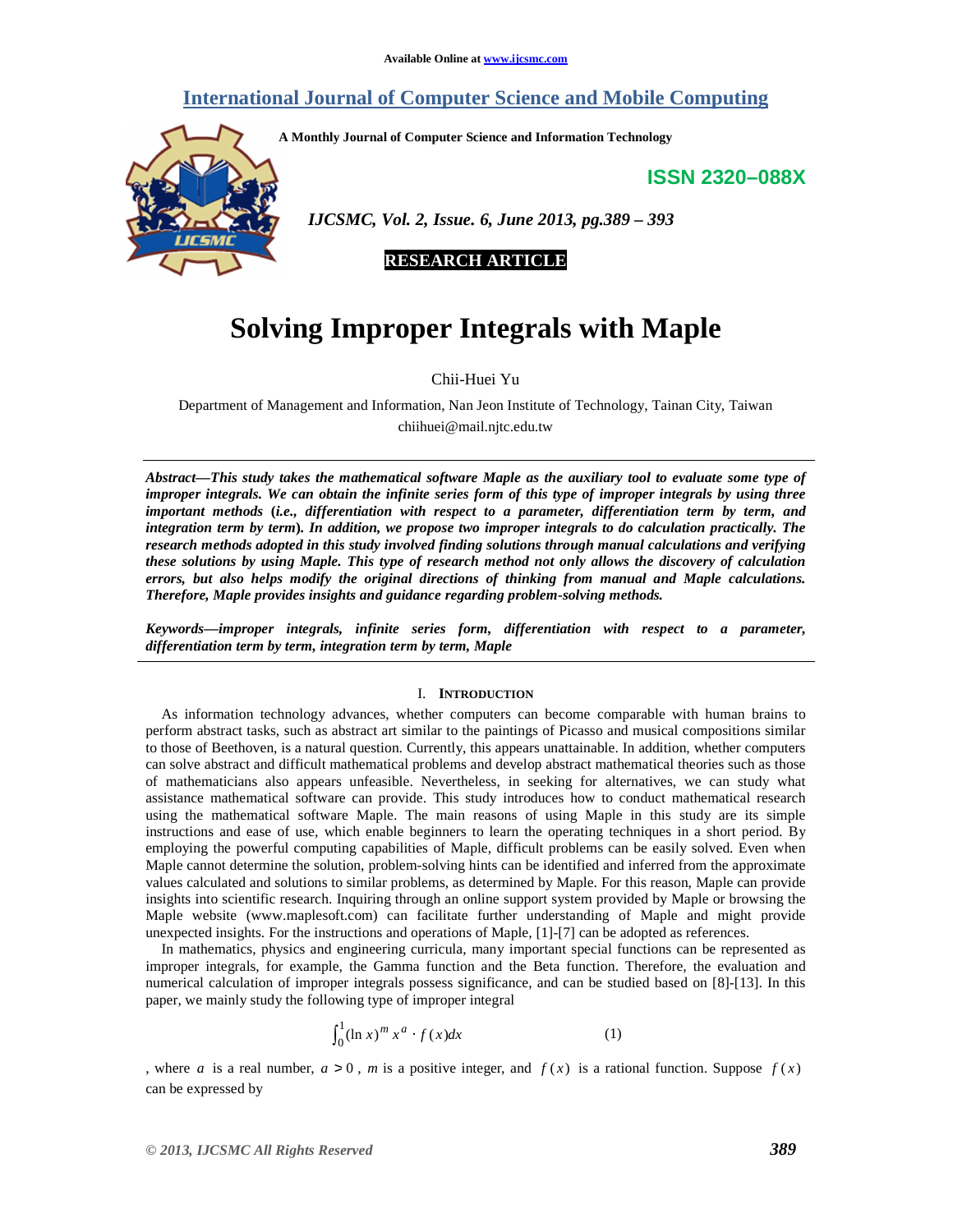$$
f(x) = \frac{B_1}{x + r_1} + \frac{B_2}{x + r_2} + \dots + \frac{B_p}{x + r_p}
$$
 (2)

, where *p* is a positive integer, and  $r_i$ ,  $B_i$  are real numbers,  $|r_i| > 1$  for all  $i = 1,..., p$ . We can obtain the infinite series forms of this type of improper integral by using three important methods: differentiation with respect to a parameter, differentiation term by term, and integration term by term; this is the major result in this study (i.e., Theorem A). In addition, we obtain a corollary from this theorem (Corollary A). On the other hand, we provide two improper integrals to determine their infinite series forms practically. The research methods adopted in this study involved finding solutions through manual calculations and verifying these solutions by using Maple. This type of research method not only allows the discovery of calculation errors, but also helps modify the original directions of thinking from manual and Maple calculations. For this reason, Maple provides insights and guidance regarding problem-solving methods.

#### II. **MAIN RESULTS**

Firstly, we introduce a formula used in this study.

*Geometric series .* 

Assume *u* is a real number,  $|u| < 1$ . Then  $\frac{1}{u} = \sum_{n=1}^{\infty} (-1)^n u^n$ *n*  $\frac{1}{u} = \sum_{n=0}^{\infty} (-1)^n u$ =  $\frac{1}{1+u} = \sum_{n=0}^{-1} (-1)$  $\frac{1}{\ }$  =  $\sum_{n=1}^{\infty}$  (-1)<sup>n</sup> u<sup>n</sup>.

Next, we introduce three important theorems used in this paper.

#### *Differentiation with respect to a parameter* ([14]).

Suppose the two-variables function  $f(\lambda, x)$  is defined on  $[\lambda_1, \lambda_2] \times [r, s]$ . If  $f(\lambda, x)$  and its partial derivative  $\frac{\partial f}{\partial \lambda}(\lambda, x)$  $\frac{\partial f}{\partial x^j}(\lambda, x)$  are continuous functions on  $[\lambda_1, \lambda_2] \times [r, s]$ . Then  $F(\lambda) = \int_r^s f(\lambda) g(x) dx$  $\int_{r}^{3} f(\lambda, x) dx$  is differentiable on  $(\lambda_1, \lambda_2)$ , and its derivative  $\frac{d}{d\lambda}F(\lambda) =$  $\frac{d}{d\lambda}F(\lambda) = \int_r^s \frac{\partial}{\partial \lambda}$ *s* ∂  $r \frac{\partial f}{\partial \lambda}(\lambda, x) dx$  for  $\lambda \in (\lambda_1, \lambda_2)$ .

#### *Differentiation term by term* ([15, p230]).

If, for all non-negative integer *k*, the functions  $g_k : (a,b) \to R$  satisfy the following three conditions: (i) there exists a point  $x_0 \in (a, b)$  such that  $\sum^{\infty}$  $=0$  $(x_0)$ *k*  $g_k(x_0)$  is convergent, (ii) all functions  $g_k(x)$  are differentiable on open interval  $(a,b)$ , (iii)  $\sum_{n=1}^{\infty}$  $=0$  $(x)$ *k*  $\frac{a}{dx} g_k(x)$  $\frac{d}{dx} g_k(x)$  is uniformly convergent on  $(a,b)$ . Then  $\sum_{n=0}^{\infty}$  $=0$  $(x)$ *k*  $g_k(x)$  is uniformly convergent

and differentiable on  $(a,b)$ . Moreover, its derivative  $\frac{d}{dx} \sum_{k=0}^{\infty} g_k(x) =$  $=0$  $(x)$ *k*  $\frac{d}{dx}\sum_{k=0}^{n}g_{k}(x)$  $\frac{d}{dx} \sum_{k=0}^{\infty} g_k(x) = \sum_{k=0}^{\infty} g_k(x)$  $=0$  $(x)$ *k*  $\frac{a}{dx} g_k(x)$  $\frac{d}{dx}g_k(x)$ .

### *Integration term by term* ([15, p269]).

Suppose  $\{g_n\}_{n=0}^{\infty}$  is a sequence of Lebesgue integrable functions defined on an inteval *I*. If  $\sum_{n=0}^{\infty} \int$  $\sum_{n=0}$  $\int_I |g_n|$  is

convergent, then 
$$
\int_I \sum_{n=0}^{\infty} g_n = \sum_{n=0}^{\infty} \int_I g_n.
$$

The following is the major result in this study, we obtain the infinite series forms of improper integral (1). *Theorem A.* Suppose  $m, p$  are positive integers,  $a$  is a real number,  $a > 0$ , and  $r_i, B_i$  are real numbers,  $|r_i| > 1$  for all  $i = 1,..., p$ . Let  $f(x)$  be a rational function which can be expressed by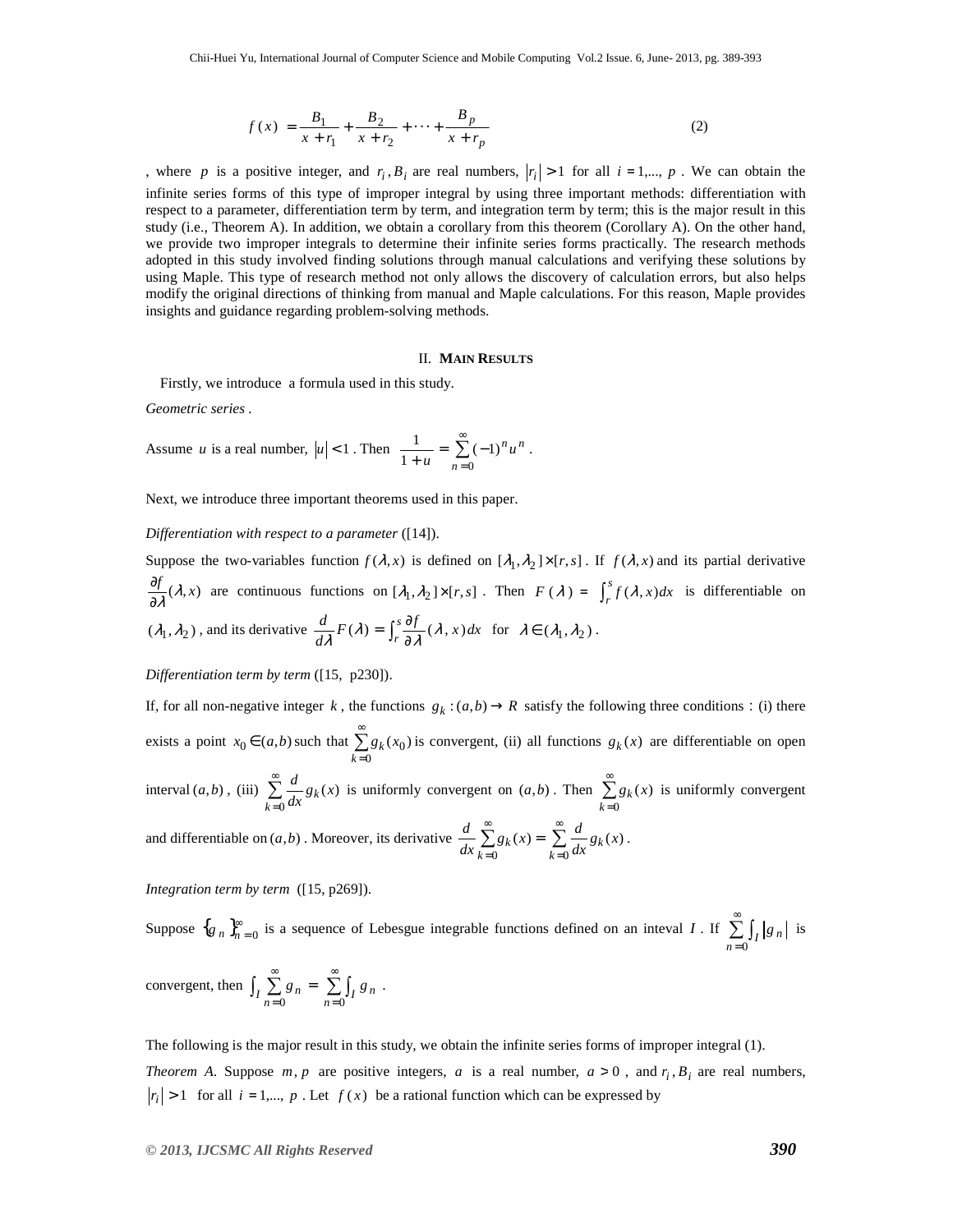$$
f(x) = \frac{B_1}{x + r_1} + \frac{B_2}{x + r_2} + \dots + \frac{B_p}{x + r_p}
$$

Then the improper integral

$$
\int_0^1 (\ln x)^m x^a \cdot f(x) dx = (-1)^m m! \sum_{n=0}^\infty \frac{(-1)^n}{(n+a+1)^{m+1}} \cdot \left( \frac{B_1}{r_1^{n+1}} + \frac{B_2}{r_2^{n+1}} + \dots + \frac{B_p}{r_p^{n+1}} \right) \tag{3}
$$

*Proof.*  $f(x)$ 

$$
= \frac{B_1}{x + r_1} + \frac{B_2}{x + r_2} + \dots + \frac{B_p}{x + r_p}
$$
  
\n
$$
= \frac{B_1}{r_1} \cdot \frac{1}{1 + \frac{x}{r_1}} + \frac{B_2}{r_2} \cdot \frac{1}{1 + \frac{x}{r_2}} + \dots + \frac{B_p}{r_p} \cdot \frac{1}{1 + \frac{x}{r_p}}
$$
  
\n
$$
= \frac{B_1}{r_1} \cdot \sum_{n=0}^{\infty} (-1)^n \left(\frac{x}{r_1}\right)^n + \frac{B_2}{r_2} \cdot \sum_{n=0}^{\infty} (-1)^n \left(\frac{x}{r_2}\right)^n + \dots + \frac{B_p}{r_p} \cdot \sum_{n=0}^{\infty} (-1)^n \left(\frac{x}{r_p}\right)^n \qquad \text{(by geometric series)}
$$
  
\n
$$
= \sum_{n=0}^{\infty} (-1)^n \left(\frac{B_1}{r_1^{n+1}} + \frac{B_2}{r_2^{n+1}} + \dots + \frac{B_p}{r_p^{n+1}}\right) \cdot x^n \qquad (4)
$$

Therefore,

$$
\int_{0}^{1} x^{a} \cdot f(x) dx = \int_{0}^{1} \sum_{n=0}^{\infty} (-1)^{n} \left( \frac{B_{1}}{r_{1}^{n+1}} + \frac{B_{2}}{r_{2}^{n+1}} + \dots + \frac{B_{p}}{r_{p}^{n+1}} \right) \cdot x^{n+a} dx
$$
  
\n
$$
= \sum_{n=0}^{\infty} (-1)^{n} \left( \frac{B_{1}}{r_{1}^{n+1}} + \frac{B_{2}}{r_{2}^{n+1}} + \dots + \frac{B_{p}}{r_{p}^{n+1}} \right) \cdot \int_{0}^{1} x^{n+a} dx \quad \text{(using integration term by term)}
$$
  
\n
$$
= \sum_{n=0}^{\infty} \frac{(-1)^{n}}{n+a+1} \cdot \left( \frac{B_{1}}{r_{1}^{n+1}} + \frac{B_{2}}{r_{2}^{n+1}} + \dots + \frac{B_{p}}{r_{p}^{n+1}} \right) \qquad (5)
$$

By differentiation with respect to a parameter and differentiation term by term, differentiating *m* times with respect to  $a$  on both sides of  $(5)$ , we obtain

$$
\int_0^1 (\ln x)^m x^a \cdot f(x) dx = (-1)^m m! \sum_{n=0}^\infty \frac{(-1)^n}{(n+a+1)^{m+1}} \cdot \left( \frac{B_1}{r_1^{n+1}} + \frac{B_2}{r_2^{n+1}} + \dots + \frac{B_p}{r_p^{n+1}} \right)
$$

In Theorem A, substituting  $x = e^{-t}$ , we immediately have the following result.

*Corollary A*. If the assumptions are the same as Theorem A. Then the improper integral

$$
\int_0^\infty t^m e^{-(a+1)t} f(e^{-t}) dt = m! \sum_{n=0}^\infty \frac{(-1)^n}{(n+a+1)^{m+1}} \cdot \left( \frac{B_1}{r_1^{n+1}} + \frac{B_2}{r_2^{n+1}} + \dots + \frac{B_p}{r_p^{n+1}} \right) \tag{6}
$$

*© 2013, IJCSMC All Rights Reserved 391*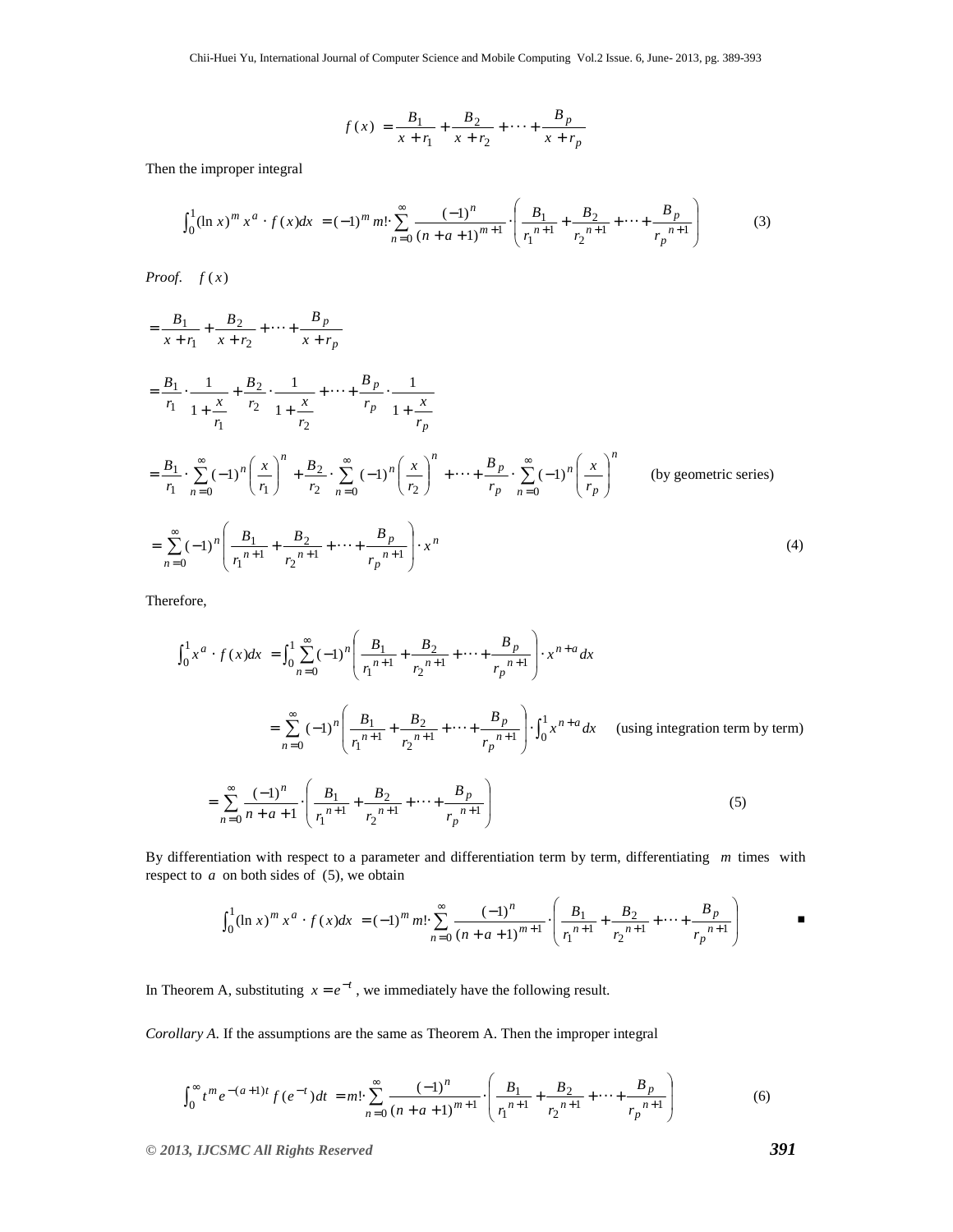#### III. **EXAMPLES**

In the following, we provide two improper integrals to determine their infinite series forms practically. On the other hand, we use Maple to calculate the approximations of these improper integrals and their infinite series forms for verifying our answers.

Example 1. Because 
$$
\frac{9x^2 + 55x + 86}{x^3 + 9x^2 + 26x + 24} = \frac{9x^2 + 55x + 86}{(x+2)(x+3)(x+4)}
$$

$$
= \frac{6}{x+2} + \frac{-2}{x+3} + \frac{5}{x+4}
$$
(7)

Using Theorem A, we can determine the following improper integral

$$
\int_0^1 \frac{(\ln x)^3 x^{2/5} (9x^2 + 55x + 86)}{x^3 + 9x^2 + 26x + 24} dx = -6 \cdot \sum_{n=0}^\infty \frac{(-1)^n}{(n+7/5)^4} \cdot \left(\frac{6}{2^{n+1}} + \frac{-2}{3^{n+1}} + \frac{5}{4^{n+1}}\right)
$$
(8)

We employ Maple to verify the correctness of (8) as follows:

 $>$ evalf(int((ln(x))^3\*x^(2/5)\*(9\*x^2+55\*x+86)/(x^3+9\*x^2+26\*x+24),x=0..1),19);

## -5.338009293813000262

 $>$ evalf(-6\*sum((-1)^n/(n+7/5)^4\*(6/2^(n+1)-2/3^(n+1)+5/4^(n+1)),n=0..infinity),22);

 $-5.338009293813000260 + 0.1$ 

The above answer obtained by Maple appears I (= $\sqrt{-1}$ ), it is because Maple calculates by using special functions built in. The imaginary part is 0, so can be ignored.

Example 2. Because 
$$
\frac{-2e^{-2t} + 22e^{-t} - 8}{e^{-3t} - 19e^{-t} + 30} = \frac{-2e^{-2t} + 22e^{-t} - 8}{(e^{-t} - 2)(e^{-t} - 3)(e^{-t} + 5)}
$$

$$
= \frac{-4}{e^{-t} - 2} + \frac{5}{e^{-t} - 3} + \frac{-3}{e^{-t} + 5}
$$
(9)

By Corollary A, we obtain the following improper integral

$$
\int_0^\infty \frac{t^7 e^{-(7/3)t} (-2e^{-2t} + 22e^{-t} - 8)}{e^{-3t} - 19e^{-t} + 30} dt = 5040 \cdot \sum_{n=0}^\infty \frac{(-1)^n}{(n+7/3)^8} \cdot \left( \frac{-4}{(-2)^{n+1}} + \frac{5}{(-3)^{n+1}} + \frac{-3}{5^{n+1}} \right) \tag{10}
$$

In the following, we also use Maple to verify the correctness of (10).

>evalf(int(t^7\*exp(-7/3\*t)\*(-2\*exp(-2\*t)+22\*exp(-t)-8)/(exp(-3\*t)-19\*exp(-t)+30),t=0..infinity),18);

### $-1.32945937027594590$

 $>$ evalf(5040\*sum((-1)^n/(n+7/3)^8\*(-4/(-2)^(n+1)+5/(-3)^(n+1)-3/5^(n+1)),n=0..infinity),26);

#### $-1.32945937027594589 + 0.1$

The above answer also appears I, but the imaginary part is 0, so can be ignored.

### IV. **CONCLUSIONS**

As mentioned, the three important methods (i.e., differentiation with respect to a parameter, differentiation term by term, and integration term by term) play significant roles in the theoretical inferences of this study. In